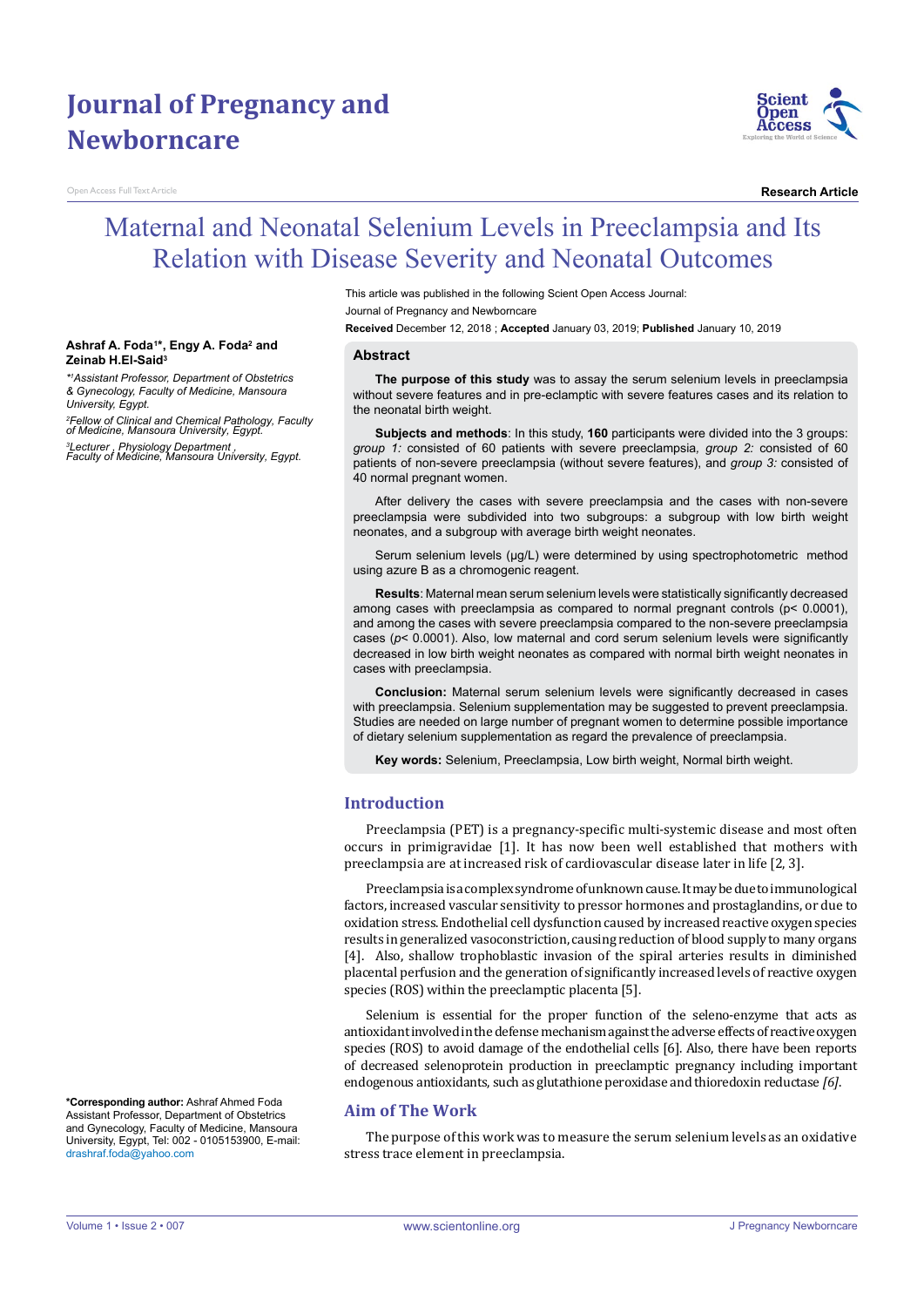## **Material and Methods**

This study was conducted at the Obstetrics & Gynecology department, Mansoura University Hospital, Mansoura University, Egypt. Informed written consent was taken from each patient prior to any procedure.

In this study, **160** participants were recruited from the obstetric department of Mansoura University Hospital, Mansoura, Egypt, during the period between December 2015 and October 2018, in accordance with the following inclusion/ exclusion criteria.

## **Participants**

In this work **160** participants **were studied including** *the following groups:*

**Group 1:** consisted of 60 cases of non-severe preeclampsia (cases without severe features).

**Group 2:** consisted of 60 cases of severe preeclampsia (cases with severe features).

**Group 3:** consisted of 40 normal pregnant women as control cases.

**The cases with preeclampsia** were subdivided **after deliver**y into a subgroup with low birth weight neonates (birth weight were below the 10<sup>th</sup> percentile, and a subgroup with average birth weights neonates (more than the  $10<sup>th</sup>$  percentile, according to the chart of *Alexander et al* [7].

*Subgroup 1A:* consisted of 21 cases with non-severe preeclampsia (without severe features) giving birth to low birth weight neonates.

*Subgroup 1B:* consisted of 39 cases with non-severe preeclampsia (without severe features) giving birth to normal birth weight neonates.

*Subgroup 2A:* consisted of 26 cases with severe preeclampsia giving birth to low birth weight neonates.

*Subgroup 2B:* consisted of 34 cases with severe preeclampsia giving birth to normal birth weight neonates.

**Inclusion criteria:** The cases included in this study had no history of hypertension before pregnancy and had documented normal blood pressure in the first trimester.

Preeclampsia (PET) is defined as de novo hypertension (>140/90 mm Hg) and proteinuria (> 0.3 g per 24 hours) during the second half of pregnancy [8].

According to ACOG Task Force on Hypertension [8], the term mild preeclampsia (PET) is replaced by non-severe preeclampsia (preeclampsia without severe features). *Severe preeclampsia (PET with severe features)* is considered if systolic or diastolic blood pressures values ≥160 or 110 mm Hg, respectively, occurring twice, 4 hours apart at bed rest [8].

These patients were subjected to the following: full history, general and abdominal examination. The mothers underwent medical interviews on admission to determine their age, full medical history, patients' habits as smoking, and body mass index. Gestational age was determined by last menstrual period and ultrasonic scanning. Neonatal birth weights at delivery were measured.

**Exclusion criteria** are cases above 35 years, smoking, pregnant cases with chronic hypertension, heart disease, thyroid disorders, diabetes mellitus, and multi-fetal gestation.

### **Ethical approval**

The study was approved by the IRB committee of Faculty of Medicine, Mansoura University, Egypt [code number: R/15.10.13, date: 12/12/2015]. Informed written consents were taken from the cases.

#### **Sampling**

In the normal pregnant cases, in cases with without severe features preeclampsia & cases with preeclampsia with severe features attending for delivery, three ml of maternal venous blood were obtained before delivery, and umbilical cord blood samples (3 ml) were obtained just after delivery of the fetus.

All samples were collected in a vaccutainer tube with gel and the collected blood samples were centrifuged at 3000 *g* for 15 min. The serum was separated, and kept in a clean tube at -20 °C till the time of assay.

#### **Methods of selenium assay**

Selenium levels (μg/L) in the serum were assayed by *spectrophotometric method using azure B as a chromogenic reagent* [9]. The method is based on the reaction of selenium with potassium iodide in acidic medium to liberate iodine. The liberated iodine bleaches the violet color of azure B. The absorbance was measured at 644 nm against distilled water as a reagent blank. The absorbance corresponding to the bleached color, which in turn corresponds to the selenium concentration, was obtained by subtracting the absorbance of blank solution from that of the test solution.

The amount of the selenium was computed from the calibration graph.

#### **Statistical Analysis**

Statistical analyses were performed by using the Statistical Package for Social scientists (SPSS) computer database for windows 7 (SPSS Inc., Chicago, IL, USA). Mean and standard deviation were used to describe data. In the analysis, un-paired t-test was used to test for significant change in quantitative data. *P* value was considered significant if less than 0.05.

#### **Results**

Table 1 represents the clinical details and the serum selenium levels in all cases with severe preeclampsia (PET), all cases with non-severe PET, and control group cases with normal pregnancy.

The values of Systolic blood Pressure (SBP) & Diastolic Blood Pressure (DBP) were significantly increased (*p*<0.0001) in severe PET and in non-severe PET as compared with the control values. On the other hands, gestational age, neonatal birth weight, maternal selenium and umbilical cord blood selenium were significantly decreased (*p*<0.0001) in severe PET and in non-severe PET as compared with the control values.

The neonatal birth weight in cases with severe PET was significantly decreased as compared with the neonatal birth weight in cases with non-severe PET (*p*=0.033). The maternal and cord blood selenium levels were significantly lower in severe PET as compared with the non-severe PET (*p*<0.0001)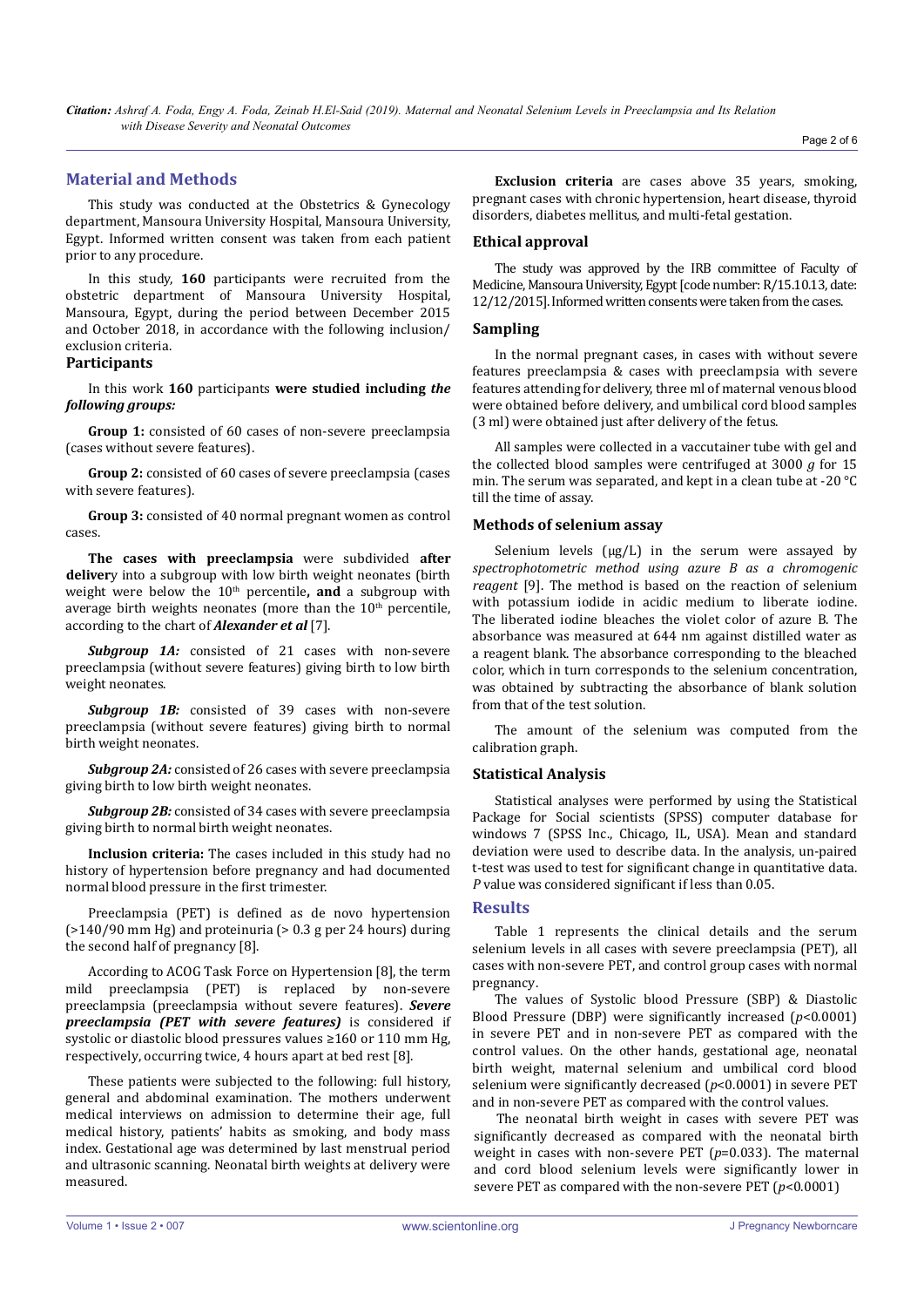|                             |        | All                                    | All                                      | Normal pregnancy     | P Value        |                |                |
|-----------------------------|--------|----------------------------------------|------------------------------------------|----------------------|----------------|----------------|----------------|
|                             |        | non-severe PET<br>$(60 \text{ cases})$ | <b>SeverePET</b><br>$(60 \text{ cases})$ | $(40 \text{ cases})$ | P <sub>1</sub> | P <sub>2</sub> | P <sub>3</sub> |
|                             | Mean   | 27.133                                 | 27.08                                    | 27.525               |                | $=0.092*$      | $=0.999*$      |
| Age (Years)                 | ±SD    | ± 1.78                                 | ± 1.123                                  | ± 1.467              | $=0.251*$      |                |                |
| Systolic BP                 | Mean   | 148.383                                | 162.15                                   | 122.925              |                | < 0.0001       | < 0.0001       |
| (mmHq)                      | ±SD    | ± 3.801                                | ± 2.357                                  | ± 7.930              | < 0.0001       |                |                |
| Diastolic BP<br>(mmHg)      | Mean   | 91.733                                 | 92.033                                   | 72.525               | < 0.0001       | < 0.0001       | $=0.217*$      |
|                             | ±SD    | ± 1.561                                | ± 2.577                                  | ± 2.099              |                |                |                |
| Gestational                 | Mean   | 36.78                                  | 36.33                                    | 39.925               | < 0.0001       | < 0.0001       | $0.081*$       |
| Age (Ws)                    | $±$ SD | ± 1.514                                | ± 1.244                                  | ± 0572               |                |                |                |
| <b>Birth</b><br>weight (gm) | Mean   | 3001.5                                 | 2842.83                                  | 33498.75             |                | < 0.0001       | $=0.033$       |
|                             | $±$ SD | ± 385.807                              | ± 420.008                                | ± 108.892            | < 0.0001       |                |                |
| Maternal selenium (µg/L)    | Mean   | 55.617                                 | 39.933                                   | 69.925               | < 0.0001       | < 0.0001       | < 0.0001       |
|                             | $±$ SD | ± 15.899                               | ± 9.855                                  | ± 7.896              |                |                |                |
| Cord selenium (µq/L)        | Mean   | 45.9                                   | 35.2                                     | 71.95                |                | < 0.0001       | < 0.0001       |
|                             | $±$ SD | ± 12.071                               | ± 10.381                                 | ± 18.312             | < 0.0001       |                |                |

PET: preeclampsia

\*p value >0.05 is not significant.

*- p*1: P value on comparing control *(*group3) *versus* all non-severe PET.

- *p*2: P value on comparing control *(*group 3) versus all severe PET.

*- p*3: P value on comparing all non-severe PET versus all severe PET.

**Table 2:** Clinical details and selenium levels *(μg/L)* in the studied cases giving birth to *normal birth weight neonates*.

|                             |           | Non-severe           | <b>Severe PET</b>    | Group 3            | P value    |                |                |
|-----------------------------|-----------|----------------------|----------------------|--------------------|------------|----------------|----------------|
|                             |           | Subgr. 1B (39 cases) | Subgr. 2B (34 cases) | control (40 cases) | <b>P1</b>  | P <sub>2</sub> | P <sub>3</sub> |
| Age (Years)                 | Mean      | 26.974               | 27.525               | 27.525             | $= 0.151$  | $= 0.369$      | $= 0.151$      |
|                             | ±SD       | ± 1.885              | ± 1,467              | ±1.467             |            |                |                |
| Systolic BP                 | Mean      | 149                  | 162.471              | 122.925            | < 0.0001   | < 0.0001       | < 0.0001       |
| (mmHq)                      | ±SD       | ± 4.098              | ±2.529               | ±7.930             |            |                |                |
| Diastolic BP                | Mean      | 91.59                | 92.529               | 72.525             | < 0.0001   | < 0.0001       | $=0.085$       |
| (mmHq)                      | ±SD       | ± 1.446              | ± 2.977              | ± 2.099            |            |                |                |
| Gestational<br>Age (Ws)     | Mean      | 37.667               | 37.765               | 39.925             | < 0.0001   | < 0.0001       | $=0.685$       |
|                             | ±SD       | ± 1.009              | ± 1.046              | ± 0572             |            |                |                |
| <b>Birth</b><br>weight (gm) | Mean      | 3264.103             | 3182.35              | 33498.75           |            | < 0.0001       | $=0.053$       |
|                             | <b>SD</b> | ± 164.216            | ± 191.043            | ± 108.892          | $=0.0084$  |                |                |
| Maternal selenium           | Mean      | 59.846               | 41.059               | 69.925             |            | < 0.0001       | < 0.0001       |
|                             | $±$ SD    | ± 14.762             | ± 8.944              | ± 7.896            | $= 0.0006$ |                |                |
| Cord selenium               | Mean      | 49.692               | 38.794               | 71.95              |            | < 0.0001       | < 0.0001       |
|                             | <b>SD</b> | ± 10.441             | ± 9.038              | ± 18.312           | < 0.0001   |                |                |

PET: preeclampsia. \*p value >0.05 is not significant. Subgr.: subgroup.

*p*1: P value on comparing group 3 (control) *versus* subgroup 1 B (non-severe PET).

*p*2: P value on comparing group 3 (control) *versus* subgroup 2 B (severe PET).

*p*3: P value on comparing subgroup 2 B (severe PET) *versus* subgroup 1B (non-severe PET).

Table 2 shows the clinical details and serum selenium levels in the studied cases giving birth to normal birth weight neonates (subgroup 1B & subgroup 2B)..

The cases with non severe PET (subgroup 1B) and the cases of severe PET (subgroup 2B) giving birth to normal birth weight had a statistically significant decreased maternal serum selenium levels as compared to the levels of normal pregnant women (*p*<0.0001, *p*= 0.0006, respectively), while the cord blood selenium levels were significantly decreased in both PET groups (*p*<0.0001) as compared with normal pregnant women levels.

The maternal serum selenium levels and the cord blood serum selenium in subgroup 2 B cases with severe PET showed a highly significant decrease levels as compared with subgroup 1 B cases with non-severe PET (*p*< 0.0001).

Table 3 represents the clinical details and selenium levels in the studied cases giving birth to low-birth weight neonates (subgroup 1A and subgroup 2A) as compared with the control cases with normal pregnancy (group 3).

The cases with non severe PET (subgroup 1A) and the cases of severe PET (subgroup 2A) giving birth to low birth weight had a statistically significant decreased values of all parameters except age, as compared with the normal pregnant control cases (*p*<0.0001).

Subgroup 2A cases had significantly lower values of neonatal birth weight (*p*<0.0001), maternal serum selenium levels (p=0.019) and cord blood selenium levels (*p*=0.0134) as compared with subgroup 1A cases.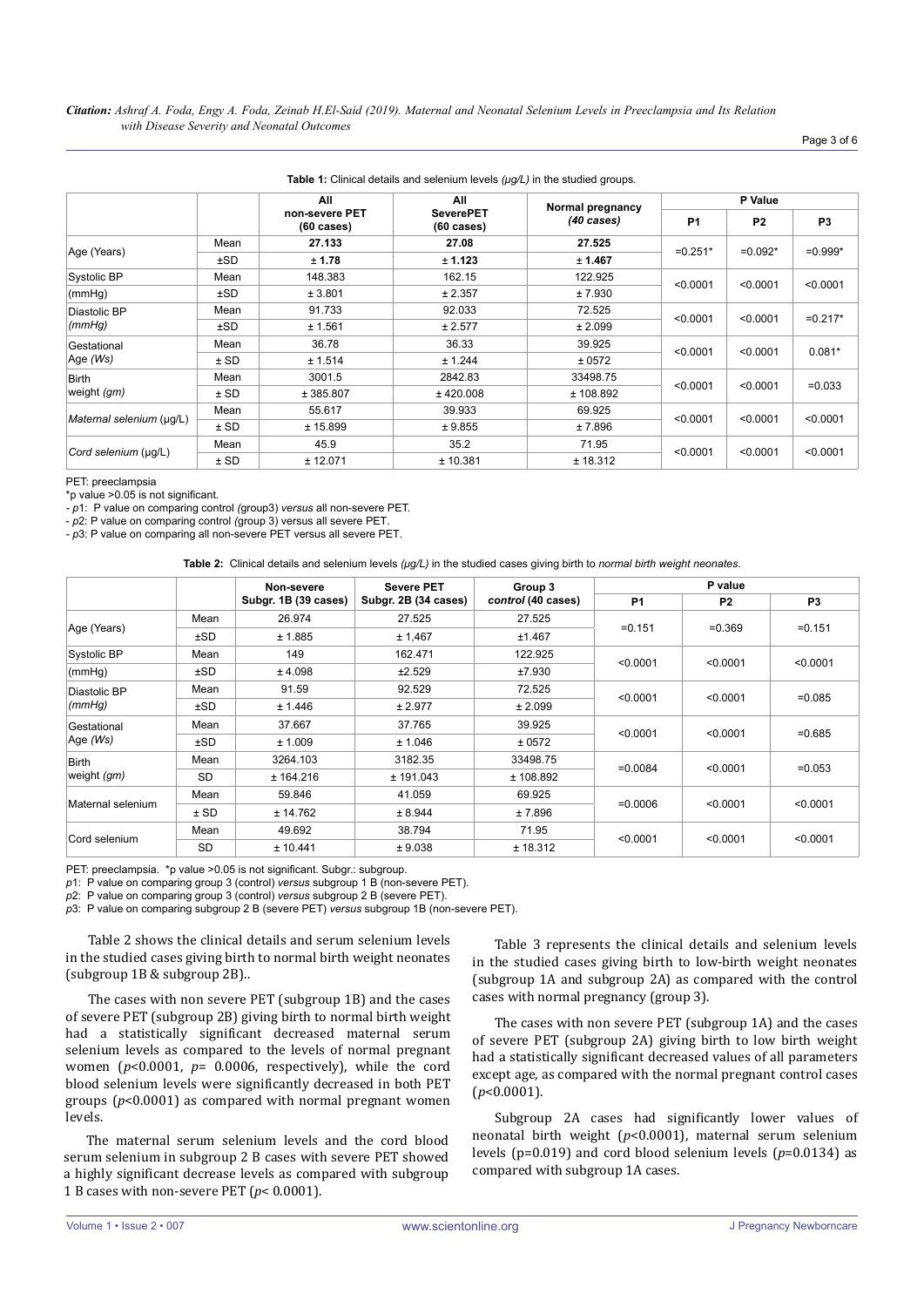*Citation: Ashraf A. Foda, Engy A. Foda, Zeinab H.El-Said (2019). Maternal and Neonatal Selenium Levels in Preeclampsia and Its Relation with Disease Severity and Neonatal Outcomes*

Page 4 of 6

**Table 3:** Clinical details and *maternal* selenium levels *(μg/L)* in cases with preeclampsia giving birth to *low-birth weight* neonates as compared with the neonates of the control cases with normal pregnancy.

|                             |        | Subgroup 1A               | Subgroup 2A           | Group 3            |           | P value        |                |  |
|-----------------------------|--------|---------------------------|-----------------------|--------------------|-----------|----------------|----------------|--|
|                             |        | Non-severe PET (21 cases) | Severe PET (26 cases) | control (40 cases) | p1        | p <sub>2</sub> | p <sub>3</sub> |  |
|                             | Mean   | 27.429                    | 27.0                  | 27.525             |           | $= 0.123$      | $=0,276$       |  |
| Age (Years)                 | $±$ SD | ± 1.568                   | ± 1.0954              | ± 1.467            | $= 0.813$ |                |                |  |
| Systolic BP                 | Mean   | 147.238                   | 161.751               | 122.925            |           | < 0.0001       | < 0.0001       |  |
| (mmHq)                      | $±$ SD | ± 2.238                   | ± 7.930               | ± 7.930            | < 0.0001  |                |                |  |
| Diastolic BP                | Mean   | 92.0                      | ± 91.385              | 72.525             | < 0.0001  | < 0.0001       | $= 0.244$      |  |
| (mmHq)                      | $±$ SD | ± 1.761                   | ± 1.791               | ± 2.099            |           |                |                |  |
| Gestational<br>Age (Ws)     | Mean   | 35.143                    | ± 35.154              | 39.925             |           | < 0.0001       | $= 0.965$      |  |
|                             | $±$ SD | ± 0.854                   | ± 0.834               | ± 0572             | < 0.0001  |                |                |  |
| <b>Birth</b><br>weight (gm) | Mean   | 2513.81                   | 2398.85               | 33498.75           |           | < 0.0001       | < 0.0001       |  |
|                             | ±SD    | ± 60.455                  | 79.767                | ± 108.892          | < 0.0001  |                |                |  |
| Maternal selenium           | Mean   | 47.672                    | 38.462                | 69.925             |           | < 0.0001       | $= 0.019$      |  |
|                             | $±$ SD | ± 15.231                  | 10.937                | ± 7.896            | < 0.0001  |                |                |  |
| Cord selenium               | Mean   | 38.857                    | 30.5                  | 71.95              |           | < 0.0001       | $= 0.0134$     |  |
|                             | $±$ SD | ± 11.943                  | 10.293                | ± 18.312           | < 0.0001  |                |                |  |

PET: preeclampsia. \*p value >0.05 is not significant.

*p*1: P value on comparing group 3 (control) *versus* subgroup 1 B (non-severe PET).

*p*2: P value on comparing group 3 (control) *versus* subgroup 2 B (severe PET).

**Table 4:** *Maternal* serum selenium levels (μg/L) before delivery comparing cases giving birth *to normal birth weight infants* to cases giving birth to *low birth weight infants.*

|                                         | Non-severe PET |                            | <b>Severe PET</b> |                            | P value                     |  |
|-----------------------------------------|----------------|----------------------------|-------------------|----------------------------|-----------------------------|--|
|                                         | Subgroup       | Mean $\pm$ SD ( $\mu$ g/L) | Subgroup          | Mean $\pm$ SD ( $\mu$ g/L) | (subgroups in the same row) |  |
| Low Birth Weight                        | 1A (21 cases)  | 47.672 ±15.231             | 2A (26 cases)     | 38.462 ±10.937             | $= 0.019$                   |  |
| Normal birth Weight                     | 1B (39 cases)  | $59.846 \pm 14.762$        | 2 B (34 cases)    | $41.059 \pm 8.944$         | < 0.0001                    |  |
| P value (subgroups in the same column). |                | < 0.004                    |                   | $= 0.316$                  |                             |  |

**Table 5:** Comparison of serum cord selenium levels *(μg/L)* between low birth weight and normal birth weight neonates**.**

|                                         |               | <b>Non-severe PET</b> | <b>Severe PET</b> |                            | P value                     |  |
|-----------------------------------------|---------------|-----------------------|-------------------|----------------------------|-----------------------------|--|
|                                         | Subgroup      | Mean $\pm$ SD (µg/L)  | <b>Subaroup</b>   | Mean $\pm$ SD ( $\mu$ g/L) | (Subgroups in the same row) |  |
| Low Birth Weight                        | 1A (21 cases) | $38.857 \pm 11.945$   | 2A (26 cases)     | $30.5 \pm 10.293$          | $= 0.0134$                  |  |
| Normal birth Weight                     | 1B (39 cases) | $49.692 \pm 10.441$   | 2 B (34 cases)    | $38.794 \pm 9.038$         | < 0.0001                    |  |
| P value (Subgroups in the same column). |               | $= 0.0006$            |                   | $= 0.0016$                 |                             |  |

PET: preeclampsia

Subgr.: subgroup.

Table 4 represents the *maternal serum selenium* levels before delivery comparing cases giving birth *to normal birth weight infants* (NW) and *low birth weight infants (LBW).*

In cases with non-severe PET the maternal serum selenium concentrations were significantly lower in subgroup 1A cases as compared with subgroup 1B cases (*p*= 0.004). In subgroup 2A cases with severe PET, the maternal serum selenium levels were not significantly lower as compared with subgroup 2 B (*p*= 0.316).

The subgroups 2A and 2 B cases of severe PET had a significantly decreased maternal selenium levels as compared with subgroups 1A and 1B cases of non-severe PET (*p* =0.019 & p<0.0001, respectively).

Table 5 represents comparison between the serum cord selenium levels in preeclamptic cases.

The cord blood selenium levels were significantly decreased in neonates born to cases with severe PET as compared with cord blood levels of neonates born to cases with non-severe PET for both low birth weights neonates *(p*=0.0134) and for normal birth weight neonates (*p*<0.0001).

The cord blood selenium levels were significantly higher in

the normal birth weight groups as compared with cord blood of low birth weight groups in cases of severe PET (*p*= 0.0016) & in non-severe cases of PET *(p*= 0.0006).

# **Discussion**

Preeclampsia (PET) and intrauterine growth restriction (IUGR) may be due to oxidative stress [10]. It is thought that excessive production of reactive oxygen species (ROS) play a critical role as a possible mediator of endothelial cell dysfunction resulting in hypertension and clinical manifestations of preeclampsia [*1*1]. The trace element selenium is an essential component of the antioxidant selenoproteins glutathione peroxidases. These remove the products of attack (ROS) by hydroxides and oxidized lipoproteins*,* and so limit adverse effects on the endothelium [*1*1].

**In the present study**, the serum selenium was found to be significantly decreased in cases with preeclampsia as compared with the normal pregnants controls. This is in agreement with previous several studies showing that pregnant women with preeclampsia disease have selenium deficiency concentrations in comparison with normotensive women, and selenium deficiency is associated with PET [6, 12- 15].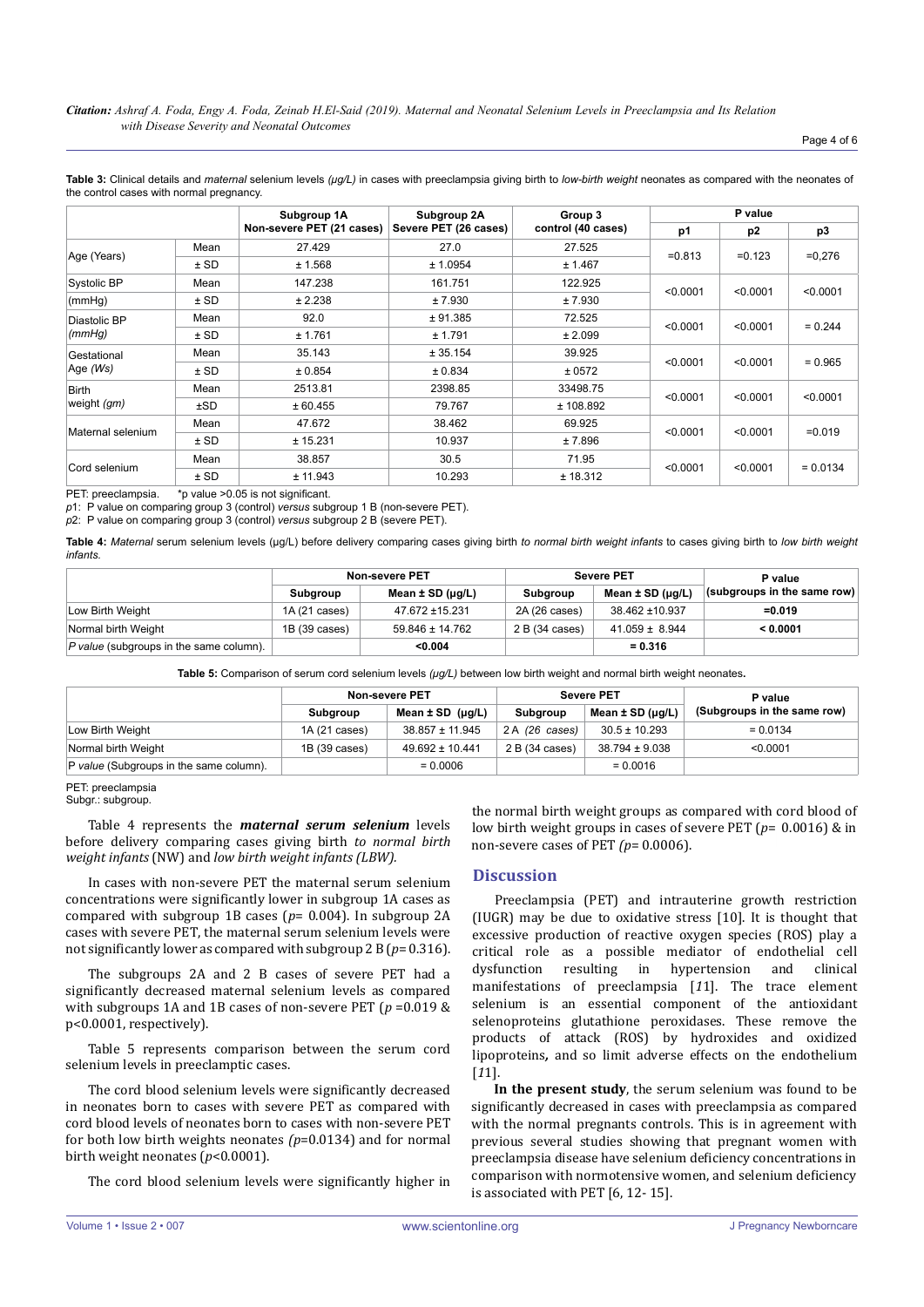*Citation: Ashraf A. Foda, Engy A. Foda, Zeinab H.El-Said (2019). Maternal and Neonatal Selenium Levels in Preeclampsia and Its Relation with Disease Severity and Neonatal Outcomes*

*In the present study*, the cases with severe PET had significantly lower levels of selenium as compared with the nonsevere PET. The results of the present study are in agreement with a previous finding that revealed a significant reduction in serum selenium in severe PET cases as compared with the nonsevere PET cases [15].

Observational studies show that vitamins C and E or other antioxidants are lower in women who develop preeclampsia or IUGR [16].

Low plasma concentrations of selenium may be one etiology accounting for the higher incidence of preeclampsia and may suggest that selenium supplementation might lower the incidence of PET *[17].* Selenium supplementation has a direct capacity to increase the activity of endogenous antioxidant enzymes protecting placental tissue from oxidative damage.

Significant reductions in the incidence preeclampsia were found to coincide with increases in plasma/serum selenium concentration in the New Zealand and Finland populations. This supports the hypothesis that selenium supplementation may be beneficial in reducing oxidative stress in women at risk of preeclampsia [12].

The development of preeclampsia may be due to the reduced selenium concentrations that might adversely affect the functional activities of the seleno-proteins, leading to inability to protect against oxidative damages [18, 19].

There are several ways in which selenium in seleno-proteins could reduce the risk and severity of preeclampsia. Selenoproteins protect the endothelium by controlling the cytokine induced adhesion molecule expression and by reducing inflammation [20].

 *The results of the present study* revealed lower **serum cord selenium** levels in *low birth weight infants* born to cases with severe as compared with the normal birth weight neonates born to cases with severe preeclampsia. Also, the serum cord selenium levels were significantly lower in low birth weight neonates born to cases with non-severe preeclampsia as compared with the normal birth weight neonates born to cases with non-severe preeclampsia. The neonates born to cases with severe PET had significantly lower levels of umbilical cord selenium levels as compared with the neonates born to cases with non-severe PET. The results of the present study are in agreement with previous stud**ies** suggesting that the maternal serum selenium concentrations may have an effect on neonatal birth weight [21, 22].

During pregnancy the concentration of selenium in the blood of pregnant women decreases due to it transfer to the developing fetus. Maternal deficiency in selenium, copper and zinc concentrations during pregnancy were found to be associated with small-for gestational- age infants [23].

 Some authors believe that women with low selenium level who are planning pregnancy or are in the initial period of pregnancy should be supplemented with **selenium** [24]. Selenium supplementation is suggested in cases with history of premature delivery to minimize or prevent clinical complications caused by prematurity [22]. Selenium has protective effect for neonates against neurotoxicity from prenatal manganese exposure. Selenium supplementation should be considered during pregnancy, especially in areas with low natural selenium [25].

## **Conclusion**

Early ante-natal care and treatment for pre-eclamptic women are recommended.

Selenium supplementation may prevent preeclampsia. Further studies are needed in different areas in Egypt and on large number of pregnant women to determine possible importance of dietary selenium supplementation as regards the prevalence of preeclampsia.

#### **Acknowledgement**

We acknowledge all our patients for their cooperation. Also, we acknowledge all the laboratory technicians for their help and effort.

#### **Conflict of interest**

none.

## **Contributions of the Authors**

Each author had participated sufficiently to the work.

- (1)- Ashraf A Foda: declares that he participated in the paper (by planning the design of study, clinical work and collection of samples, analysis and interpretation of data, drafting the article and revising its contents), and he approved the final version of the article to be published.
- (2)- Engy A Foda: declares that she contributed to the work by planning the design of study, Laboratory analysis, analysis and interpretation of data, and revising its contents), and she approved the final article to be published.
- (3)- Zeinab H.El-Said : declares that he participated in the paper (by planning the design of study, interpretation of data, revising the contents of the article), and approval of the final article to be published.

#### **References**

- 1. [Hutcheon JA, Lisonkova S, Joseph KS. Epidemiology of pre-eclampsia and the](https://www.ncbi.nlm.nih.gov/pubmed/21333604)  [other hypertensive disorders of pregnancy.](https://www.ncbi.nlm.nih.gov/pubmed/21333604) *Best Pract Res Clin Obstet Gynaecol [2011; 25\(4\):391–403.](https://www.ncbi.nlm.nih.gov/pubmed/21333604)*
- 2. [Funai EF, Friedlander Y, Paltiel O, Tiram E, Xue X, Deutsch L, et al. Long-term](https://www.ncbi.nlm.nih.gov/pubmed/15703535)  [mortality after preeclampsia.](https://www.ncbi.nlm.nih.gov/pubmed/15703535) *Epidemiology*. *2005;16(2):206-215.*
- 3. [Bellamy L, Casas JP, Hingorani AD, Williams DJ. Pre-eclampsia and risk of](https://www.ncbi.nlm.nih.gov/pubmed/17975258)  [cardiovascular disease and cancer in later life: systematic review and meta](https://www.ncbi.nlm.nih.gov/pubmed/17975258)analysis. *BMJ*. *[2007;335\(7627\):974.](https://www.ncbi.nlm.nih.gov/pubmed/17975258)*
- 4. [Lopez-Jaramillo P. Calcium, nitric oxide and preeclampsia.](https://www.ncbi.nlm.nih.gov/pubmed/10709856) *Seminars in [Perinatology. 2000;24\(1\):33-36.](https://www.ncbi.nlm.nih.gov/pubmed/10709856)*
- 5. [Jauniaux E Poston L, Burton GJ. Placental-related diseases of pregnancy:](https://www.ncbi.nlm.nih.gov/pubmed/16682385)  [involvement of oxidative stress and implications in human evolution.](https://www.ncbi.nlm.nih.gov/pubmed/16682385) *Hum [Reprod Update. 2006;12\(6\):747-55.](https://www.ncbi.nlm.nih.gov/pubmed/16682385)*
- 6. [Malinova M, Paskaleva V. Selenium and glutathione peroxidase in patients with](https://www.ncbi.nlm.nih.gov/pubmed/24501861)  preeclampsia. *[Akush Ginekol \(Sofiia\). 2013;52\(3\):3-7.](https://www.ncbi.nlm.nih.gov/pubmed/24501861)*
- 7. [Alexander GR, Himes JH, Kaufman RB, Mr J, Kogan M. A United States national](https://www.ncbi.nlm.nih.gov/pubmed/8559516)  reference for fetal growth. *[Obestet Gynecol 1996;87\(2\):163.](https://www.ncbi.nlm.nih.gov/pubmed/8559516)*
- 8. [American College of Obstetricians and Gynecologists \(ACOG\): Task Force on](https://journals.lww.com/greenjournal/Fulltext/2013/11000/Hypertension_in_Pregnancy___Executive_Summary.36.aspx)  [Hypertension. Hypertension in Pregnancy.](https://journals.lww.com/greenjournal/Fulltext/2013/11000/Hypertension_in_Pregnancy___Executive_Summary.36.aspx) *Obstet Gynecol. 2013;122(5):1122– [1131](https://journals.lww.com/greenjournal/Fulltext/2013/11000/Hypertension_in_Pregnancy___Executive_Summary.36.aspx)*.